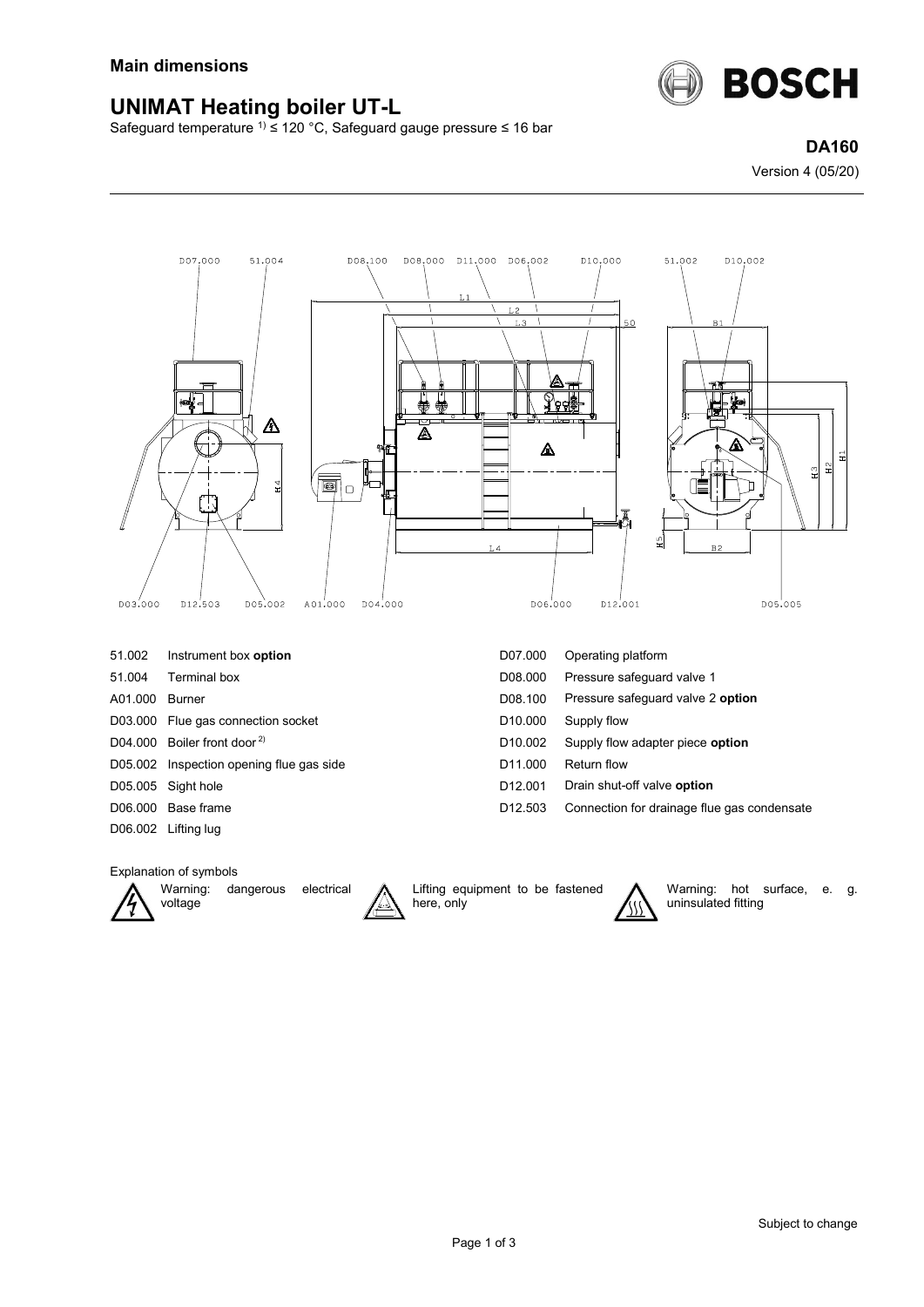

Safeguard temperature <sup>1)</sup> ≤ 120 °C, Safeguard gauge pressure ≤ 16 bar



**DA160** Version 4 (05/20)

| <b>UNIMAT Heating</b><br>boiler UT-L | Max.<br>capacity | Dimension(s)   |                |       |            |                |                          |       | Flue gas<br>connection | Base frame     |           |                |
|--------------------------------------|------------------|----------------|----------------|-------|------------|----------------|--------------------------|-------|------------------------|----------------|-----------|----------------|
|                                      |                  | L <sub>1</sub> | L <sub>2</sub> | $L_3$ | <b>B</b> 1 | H <sub>1</sub> | H <sub>2</sub>           | $H_3$ | H4                     | L <sub>4</sub> | <b>B2</b> | H <sub>5</sub> |
|                                      |                  | 3)             |                |       |            | 5)             |                          | 7)    |                        |                |           | U-             |
|                                      |                  |                |                |       |            |                |                          |       |                        |                |           | profile        |
| Type                                 | kW               | [mm]           | [mm]           | [mm]  | [mm]       | [mm]           | [mm]                     | [mm]  | [mm]                   | [mm]           | [mm]      | [mm]           |
| UT-L 1                               | 650              | 3080           | 2295           | 2040  | 1174       | 2152           | 1540                     | 1460  | 1055                   | 1750           | 710       | 120            |
| <b>UT-L2</b>                         | 750              | 3465           | 2680           | 2425  | 1324       | 2302           | 1695                     | 1610  | 1180                   | 2100           | 910       | 120            |
| UT-L 4                               | 1000             | 3516           | 2680           | 2425  | 1324       | 2302           | 1695                     | 1610  | 1180                   | 2100           | 910       | 120            |
| UT-L 6                               | 1000             | 3786           | 2950           | 2695  | 1424       | 2402           | 1795                     | 1710  | 1240                   | 2350           | 910       | 120            |
| UT-L 8                               | 1250             | 4056           | 3220           | 2960  | 1524       | 2502           | 1895                     | 1810  | 1340                   | 2560           | 930       | 160            |
| <b>UT-L 10</b>                       | 1350             | 3786           | 2950           | 2695  | 1424       | 2402           | 1795                     | 1710  | 1240                   | 2350           | 910       | 120            |
| <b>UT-L 12</b>                       | 1500             | 4511           | 3675           | 3420  | 1574       | 2552           | 1950                     | 1860  | 1350                   | 3060           | 1130      | 160            |
| <b>UT-L 14</b>                       | 1900             | 4199           | 3220           | 2960  | 1524       | 2502           | 1895                     | 1810  | 1340                   | 2560           | 930       | 160            |
| <b>UT-L 16</b>                       | 2000             | 4704           | 3725           | 3465  | 1674       | 2652           | 2050                     | 1960  | 1415                   | 3060           | 1130      | 160            |
| <b>UT-L 18</b>                       | 2500             | 4654           | 3675           | 3420  | 1574       | 2552           | 1950                     | 1860  | 1350                   | 3060           | 1130      | 160            |
| <b>UT-L 20</b>                       | 2500             | 5054           | 4075           | 3820  | 1724       | 2702           | 2100                     | 2010  | 1490                   | 3410           | 1150      | 200            |
| <b>UT-L 22</b>                       | 3000             | 5591           | 4570           | 4250  | 1824       | 2817           | 2200                     | 2110  | 1500                   | 3920           | 1260      | 220            |
| <b>UT-L 24</b>                       | 3050             | 4746           | 3725           | 3465  | 1674       | 2667           | 2050                     | 1960  | 1415                   | 3060           | 1130      | 160            |
| <b>UT-L 26</b>                       | 3500             | 5908           | 4700           | 4380  | 1924       | 2917           | 2300                     | 2210  | 1600                   | 3920           | 1510      | 220            |
| <b>UT-L 28</b>                       | 3700             | 5283           | 4075           | 3820  | 1724       | 2717           | 2100                     | 2010  | 1490                   | 3410           | 1150      | 200            |
| <b>UT-L 30</b>                       | 4200             | 5778           | 4570           | 4250  | 1824       | 2817           | 2200                     | 2110  | 1500                   | 3920           | 1260      | 220            |
| <b>UT-L 32</b>                       | 4250             | 6298           | 5090           | 4770  | 2124       | 3117           | 2505                     | 2410  | 1750                   | 4280           | 1510      | 220            |
| <b>UT-L 34</b>                       | 5200             | 6248           | 4700           | 4380  | 1924       | 3007           | 2300                     | 2210  | 1600                   | 3920           | 1510      | 220            |
| <b>UT-L 36</b>                       | 5250             | 6868           | 5320           | 5000  | 2274       | 3357           | 2655                     | 2560  | 1850                   | 4480           | 1520      | 240            |
| UT-L 38 <sup>6)</sup>                | 6000             | 7215           | 5520           | 5200  | 2424       | 3507           | ÷,                       | 2716  | 2000                   | 4650           | 1610      | 240            |
| <b>UT-L 40</b>                       | 6500             | 7005           | 5090           | 4770  | 2124       | 3207           | 2505                     | 2410  | 1750                   | 4280           | 1510      | 220            |
| <b>UT-L 42</b>                       | 7700             | 7235           | 5320           | 5000  | 2274       | 3462           | 2655                     | 2560  | 1850                   | 4480           | 1520      | 240            |
| UT-L 44 <sup>6)</sup>                | 8000             | 7860           | 5980           | 5655  | 2574       | 3762           | $\frac{1}{2}$            | 2905  | 2100                   | 5050           | 1630      | 280            |
| UT-L 46 <sup>6)</sup>                | 9300             | 7435           | 5520           | 5200  | 2424       | 3612           | $\overline{\phantom{a}}$ | 2716  | 2000                   | 4650           | 1610      | 240            |
| UT-L 48 <sup>6)</sup>                | 10000            | 8230           | 6315           | 5990  | 2724       | 3912           | $\overline{\phantom{a}}$ | 3021  | 2200                   | 5320           | 1890      | 280            |
| UT-L 50 <sup>6)</sup>                | 11200            | 8121           | 5980           | 5655  | 2574       | 3947           | $\overline{a}$           | 2905  | 2100                   | 5050           | 1630      | 280            |
| UT-L 52 <sup>6)</sup>                | 12000            | 8930           | 7050           | 6725  | 2924       | 4297           | $\overline{\phantom{a}}$ | 3239  | 2440                   | 6000           | 1890      | 280            |
| UT-L 54 6)                           | 12600            | 7412           | 6315           | 5990  | 2724       | 4097           | $\overline{a}$           | 3021  | 2200                   | 5320           | 1890      | 280            |
| UT-L 56 <sup>6)</sup>                | 14000            | 9725           | 7530           | 7170  | 3224       | 4597           | $\overline{\phantom{a}}$ | 3543  | 2600                   | 6390           | 2100      | 320            |
| UT-L 58 <sup>6)</sup>                | 14700            | 9265           | 7050           | 6725  | 2924       | 4377           | $\overline{\phantom{a}}$ | 3239  | 2440                   | 6000           | 1890      | 280            |
| UT-L 60 <sup>6)</sup>                | 16400            | 9140           | 7530           | 7170  | 3224       | 4677           | $\overline{\phantom{a}}$ | 3543  | 2600                   | 6390           | 2100      | 320            |
| UT-L 62 <sup>6)</sup>                | 17500            | 9590           | 7980           | 7620  | 3424       | 4877           | $\frac{1}{2}$            | 3770  | 2820                   | 6790           | 2100      | 320            |
| UT-L 64 <sup>6)</sup>                | 19200            | 9750           | 7980           | 7620  | 3424       | 4877           | $\overline{a}$           | 3770  | 2820                   | 6790           | 2100      | 320            |
| UT-L $66^{6}$                        | 25000            | 10750          | 8980           | 8505  | 3924       | 5297           | $\overline{a}$           | 4210  | 3300                   | 7590           | 2500      | 320            |